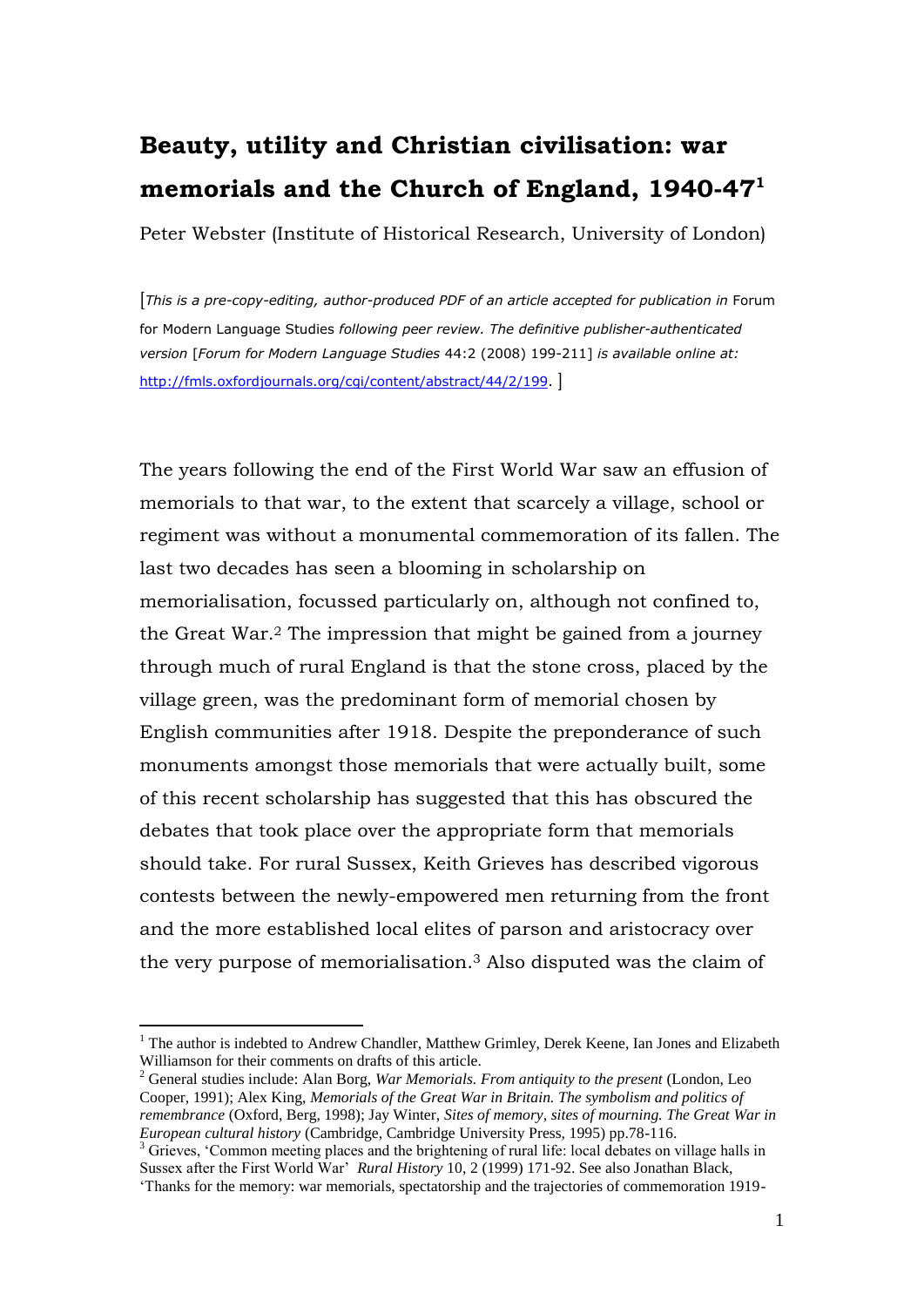the parish church as the iconic centre of the village, and its preeminence over both the dissenting churches and more neutral communal spaces as the natural place for a memorial. <sup>4</sup> As well as questions about whose purposes memorials were to serve, and where they should be placed, questions of the relationship between form and function were also raised. Several schemes were considered for Cambridge, which between them epitomised the three poles between which discussion oscillated. Should a civic memorial be within the precincts of the church (as the proposal for Ely cathedral envisioned) ? Jay Winter has suggested that amongst the European nations the British were most disposed towards 'useful' memorial projects, and the proposal for new nurses' accommodation at Addenbrooke's Hospital was typical of such a scheme, designed for the use of those left behind.<sup>5</sup> Thirdly, should memorials, as in the case of the statue of a returning soldier near Cambridge railway station, be intentionally "useless" interruptions into everyday spaces; monuments with the purpose of arresting the passing gaze and prompting recollection ? <sup>6</sup> Advocates could be found for all three types of memorial, and of schemes which combined elements of each.<sup>7</sup>

If advocates of monumental memorials had by and large won out after 1918, recent scholarship has suggested that, in contrast, the years after the second global conflict of the century were characterised by a much greater indifference, and indeed hostility, among the survivors of that conflict towards the building of further monuments in stone. Nick Hewitt has suggested that this "sceptical generation" desired "practical" or "useful" memorials, such as playing fields, community

<sup>2001&</sup>quot; in Nicholas J. Saunders (ed.), *Matters of Conflict. Material culture, memory and the First World War* (London, Routledge, 2004) pp.134-48.

<sup>4</sup> Nick Mansfield, "Class conflict and village war memorials, 1914-24", *Rural History* 6, 1 (1995) 67- 87; in particular pp.79-80; King, *Memorials* pp.88-9. For a survey of the reactions of the Church of England to memorialisation, see Alan Wilkinson, *The Church of England and the First World War* (London, SPCK, 1978), 294-310.

<sup>5</sup> Winter, *Sites of Memory* p.97.

<sup>6</sup> K. S. Inglis, "The Homecoming: the War Memorial monument in Cambridge, England" *Journal of Contemporary History* 27 (1992) 583-605.

<sup>7</sup> On these debates after 1918, see King, *Memorials* pp.65-70, 75-85.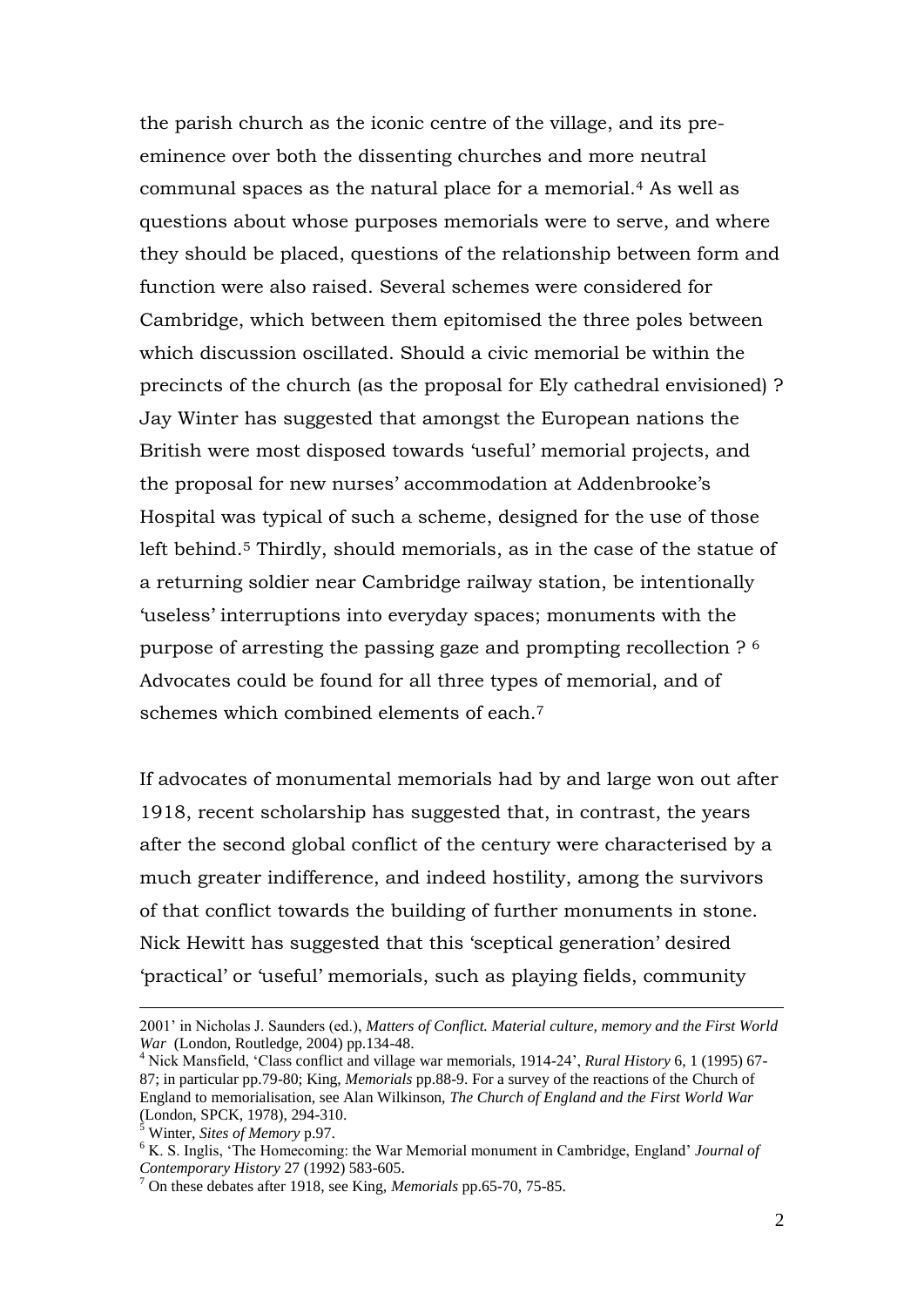halls or educational scholarships.<sup>8</sup> For Hewitt and others, the 'artistic establishment', the 'ancient gentlemen' who staffed bodies such as the Imperial War Graves Commission and who generally favoured new monuments, were by 1944 out of touch with a utilitarian public.<sup>9</sup> Attitudes to the conflict of 1939-45 were, it has been suggested, much more ambivalent than in the years after 1918. Several reasons for this shift in opinion have been suggested, including cynicism about the causation of the war, differing patterns of conscription, the much greater impact on civilians (despite lower casualty figures overall) and the impact of Auschwitz and the atom bomb. <sup>10</sup> Whatever the underlying causes, the task of systematically assessing popular attitudes to memorials after 1945 is one that has hardly begun, and one for which the source material is relatively scarce. The present article is confined to a consideration of the "establishment" to which Hewitt refers.

The years towards the end of and immediately after the war saw a great deal of discussion amongst government, artistic bodies, individual artists and craftsmen and the church regarding the proper mode(s) of commemorating the conflict. The Royal Society of Arts (RSA) held a conference and an inquiry to consider the question in April 1944.<sup>11</sup> The report that issued from that investigation was published by the War Memorials Advisory Council, a body set up by the RSA and presided over by the Admiral of the Fleet, Lord

<sup>&</sup>lt;sup>8</sup> Nick Hewitt, 'A Sceptical Generation ? War Memorials and the Collective Memory of the Second World War in Britain, 1945-2000" in Dominik Geppert (ed.), *The Postwar Challenge. Cultural, Social and Political Change in Western Europe, 1945-58* Oxford, OUP (for the German Historical Institute) 2003 pp.81-97. This analysis is broadly in line with that of Bob Bushaway, "The Obligation of Remembrance or the Remembrance of Obligation: society and the memory of World War." in Peter Liddle, John Bourne, Ian Whitehead (eds), *The Great World War 1914-45. Volume 2. The peoples' experience* (London, Harper Collins, 2001) pp.489-508.

<sup>&</sup>lt;sup>9</sup> Hewitt, 'Sceptical Generation' pp.85-7. On the 'ancient gentlemen' see George L. Mosse, 'Two World Wars and the Myth of the War Experience', *J. of Contemporary History* 21 (1986) 491-513; p.504.

<sup>&</sup>lt;sup>10</sup> Bushaway, 'Obligation of Remembrance' pp.502-5; Hewitt, 'Sceptical generation' pp.82-5. Mosse, "Two World Wars" p.505. David Cannadine, "War and Death, Grief and Mourning in Modern Britain" in Joachim Whaley (ed.), *Mirrors of Mortality. Studies in the Social History of Death* (London, Europa, 1981) pp.187-242; p.233.

<sup>11</sup> *Journal of the Royal Society of Arts* (9th June 1944) pp.322-40.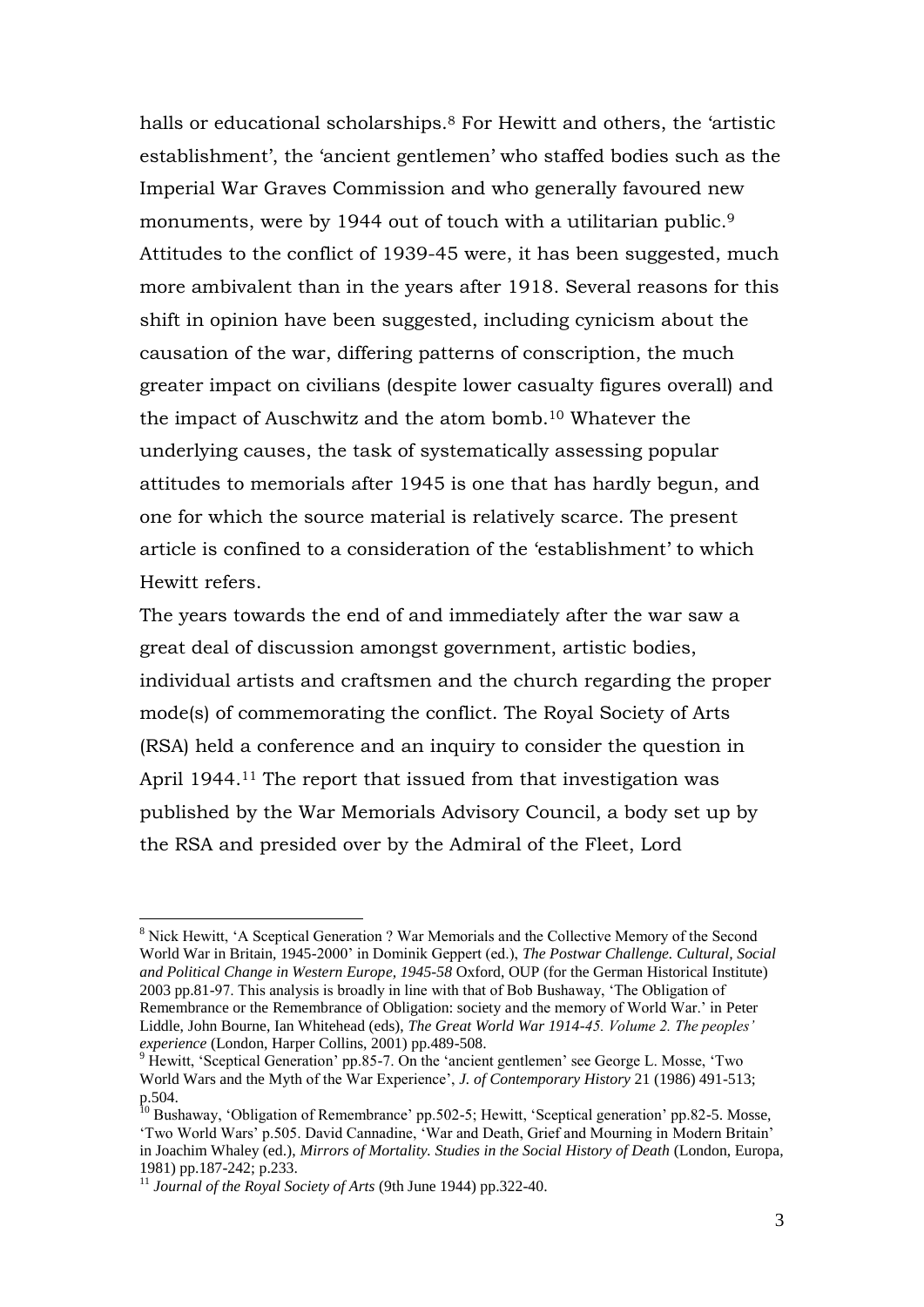Chatfield.<sup>12</sup> On the publication of the Council's report, Chatfield was involved in the moving of motions in the House of Lords on the adoption of its findings as national recommendations. <sup>13</sup> An examination of the conference of April 1944 gives an indication of the range of interests involved in the question of memorials. The church was represented by the Dean of Westminster, and specifically nonutilitarian thinking on the question was provided by the delegate from the Ecclesiological Society. Amongst those with particular suggestions for "useful" schemes were the National Playing Fields Association, the Society for the Promotion of Nature Reserves, and the Oswald Stoll Foundation, advocating homes for injured veterans.<sup>14</sup>

The present author has suggested at length elsewhere that there was a great degree of interpenetration and cross-fertilisation between the worlds of art administration, artistic practice and the Church of England as a commissioning body. <sup>15</sup> The present article will seek to demonstrate that, in debates over the appropriate form for memorials, the Church and other parts of the "establishment" were in close contact at every turn. The Bishop of Chichester, George Bell, was widely reputed to be the figure within the Church of England with the greatest interest in the rebuilding of what he considered an historic but latterly broken link between the arts and the church. Along with Cosmo Gordon Lang, former Archbishop of Canterbury, Bell intervened in the debate on memorials in the House of Lords in February 1945, and Lord Chatfield was later to attempt to enlist the support of Lang's successor Geoffrey Fisher for a debate in the House

<sup>12</sup> *War Memorials. A Survey made by a Committee of the Royal Society of Arts*.... [London, 1944]

<sup>&</sup>lt;sup>13</sup> Hansard 134 (14/2/45) col.1016-54. Chatfield was to return to the subject of an Imperial Memorial in London in 1947; Hansard 145 (22/1/47) cols. 42-59.

<sup>&</sup>lt;sup>14</sup> JRSA 9/6/44. The delegates were: P.F.D. de Labilliere (Dean of Westminster); Dudley Daymond (Ecclesiological Society); Sir Noel Curtis-Bennett (National Playing Fields Association); Dr Herbert Smith (Society for the Promotion of Nature Reserves) and W. J. Roberts (Oswald Stoll Foundation.) <sup>15</sup> 'The "revival" in the visual arts in the Church of England, c.1935-c.1956' *Studies in Church History* 44 (forthcoming, 2008). On the relationship between the church and the musical "establishment", see Ian Jones and Peter Webster, "Anglican "Establishment" reactions to "pop" church music, 1956 c.1990" in Kate Cooper and Jeremy Gregory, eds., *Elite and Popular Religion*, SCH 42 (Woodbridge, 2006) 429-41, at 430.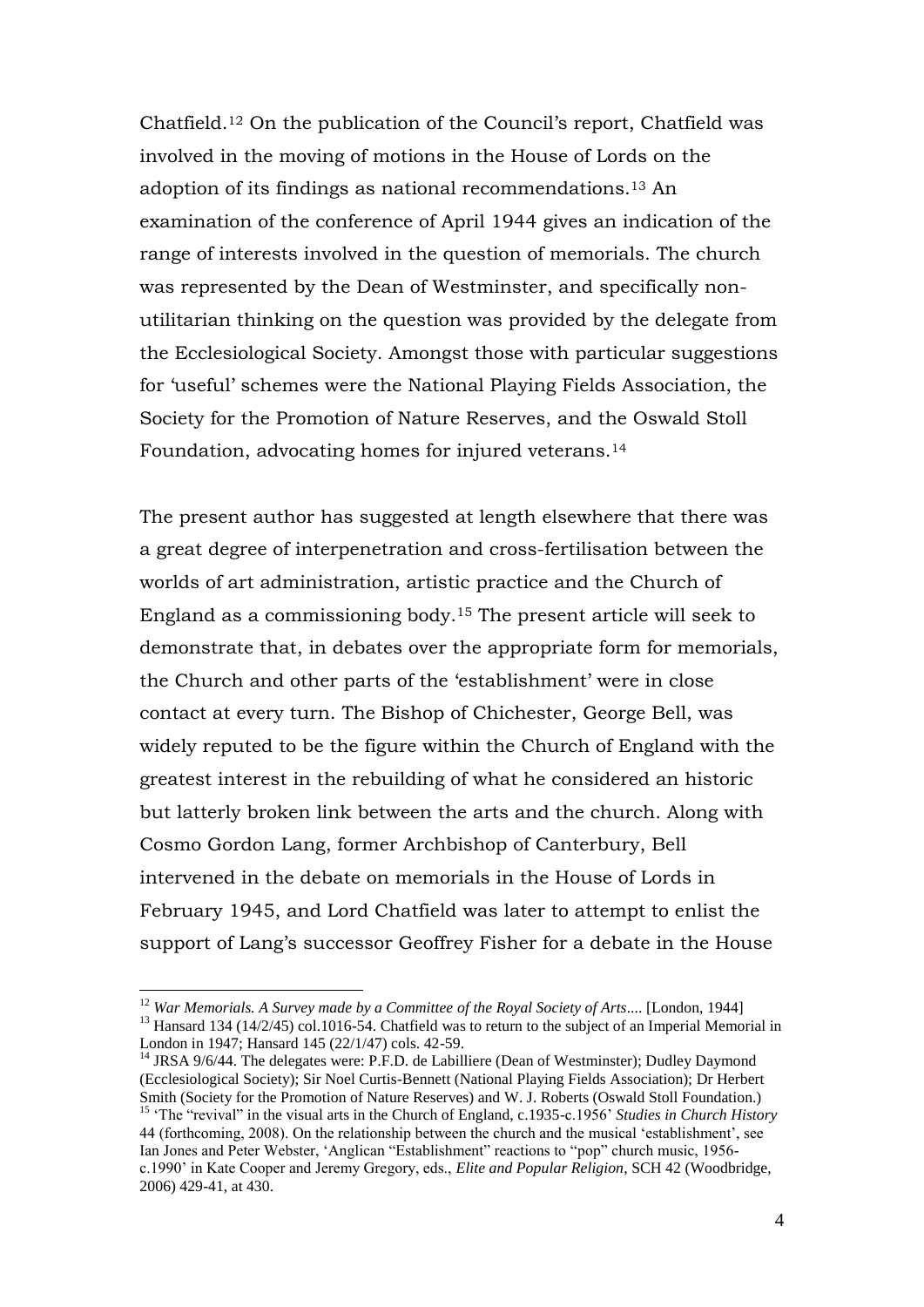in 1947.<sup>16</sup> This was, however, no merely reactive commentary. As early as November 1939 Bell had been in correspondence with F.C. Eeles, of the Central Council for the Care of Churches in relation to the issue of memorials that would surely arise.<sup>17</sup> By 1944, however, consciousness was growing of a need to formulate firm policy on what one correspondent referred to as the "war-memorial problem", with the Bishop of Leicester (G.V. Smith) suggesting to Fisher that the issue be discussed formally amongst the Bishops.<sup>18</sup>

It was in the autumn of 1944 that Bell convened a conference at Chichester to discuss the reforging of the link between artists and the church in general, and memorials in particular, and the composition of the list of delegates illustrates the range and depth of Bell"s contacts. <sup>19</sup> Taking part in the specific discussion on memorials was the artist Charles Tennyson, who had also attended the RSA conference earlier in the year, as had another participant, Charles Wheeler, an artist with substantial work to his name on memorials after the First World War. <sup>20</sup> Bell was also in regular correspondence with Sir Herbert Baker, a former architect of the Imperial War Graves Commission, and with whom Wheeler had worked at Winchester College and on the Indian National Memorial at Neuve-Chapelle. 21

Further evidence of the place of memorials in Bell"s thinking, and of the range of his connections, is the manifesto of the Sussex Churches

<sup>&</sup>lt;sup>16</sup> Hansard 134 cols.1038-46. Chatfield to Fisher 5/1/47 at Lambeth Palace Library [hereafter LPL] MS Fisher 37 ff.336-7. The George Bell Papers, the Geoffrey Fisher Papers and the Fulham Papers (Fisher) are cited by kind permission of the Librarian of Lambeth Palace.

 $17$  Eeles to Bell  $7/11/39$ , at LPL MS Bell 150 f.37.

<sup>&</sup>lt;sup>18</sup> R.S.T. Haslehurst (vice-chancellor of Chichester cathedral) to Bell 7/9/44, at LPL MS Bell 151 f.174; Leicester to Fisher 26/4/44 LPL MS Fisher 37 ff.324.

<sup>&</sup>lt;sup>19</sup> 'The Church and the Artist', conference at the episcopal palace, September 15th-18th. Notes prepared by Bell, at West Sussex County Record Office [hereafter WSRO] MS Hussey 180. The Hussey Papers are cited by courtesy of the Very Reverend the Dean of Chichester and with acknowledgments to the West Sussex Record Office and the County Archivist. The delegates included artists including Henry Moore and Duncan Grant, critics such as Eric Newton, Dorothy Sayers and T.S. Eliot, and administrators including Sir Eric Maclagan, director of the Victoria & Albert Museum, and F.C. Eeles of the Central Council for the Care of Churches.

<sup>20</sup> Whittick, *War Memorials* (London, Country Life, 1946) pp.54, 65-6.

<sup>&</sup>lt;sup>21</sup> See the correspondence at LPL MS Bell 151 ff. 147-8,  $175$ .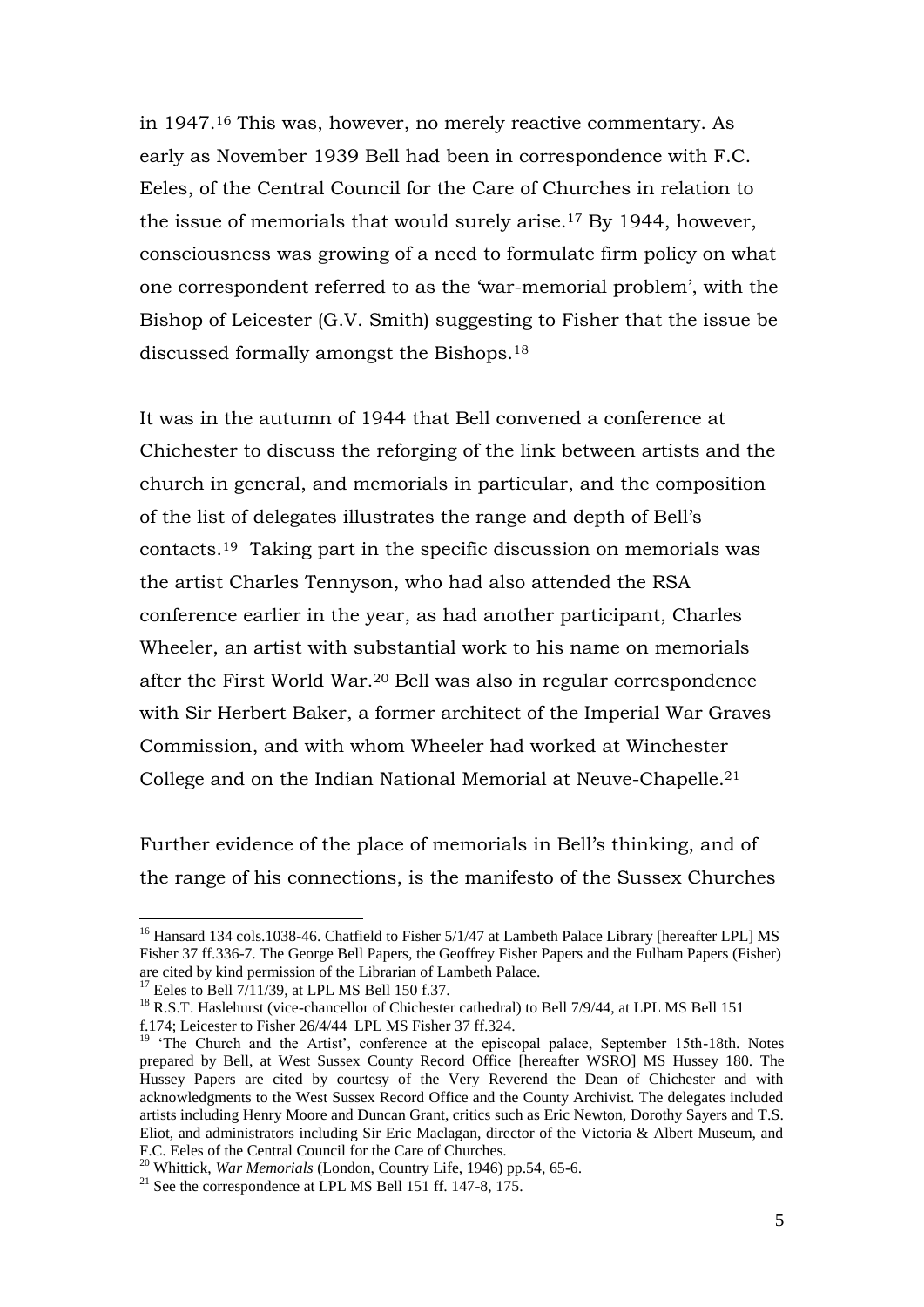Arts Council, a body set up by Bell in 1942 and which bore many of his hallmarks. <sup>22</sup> Amongst the members of the founding committee were Charles Wheeler and the architect Edward Maufe, a resident of Sussex and, from January 1944, principal architect of the Imperial War Graves Commission for the United Kingdom.<sup>23</sup> The aim of the Council was to secure the best of all types of visual art for the churches of Sussex, including "finely written memorials." As the chairman Bertram Nicholls put it:

We are convinced that the creation of new works of art by living artists in the service of the Church is of the highest importance; and that a renewal of the association between the Church and the Arts can again be made a potent influence; perhaps the most potent of all influences in re-establishing those moral values without which a stable world can never be created after the war.'

One common note in almost all of the discussion among and produced by this "establishment" was one of caution against an excessive emphasis on the "practical" or "utilitarian". This focus on the utility of memorials was evident in the debate in the House of Lords on the subject. Lord Winster made reference to the truism that the best possible memorial to the fallen would be "to ensure good treatment of the men who come back and good treatment of their dependants.' 24 Hospitals and homes, particularly for those who returned from the war permanently disabled, were thus seen to be a perfect embodiment of that sentiment, and even better would be community centres and village halls, especially when providing space for youth activities. Twice in the century the youth of the nation "have had to go into war for which they must have felt that they had very little responsibility." It would be surely a great satisfaction to those youth who had fallen if the nation did something for the next generation.<sup>25</sup>

<sup>22</sup> Manifesto document at WSRO MS Hussey 180.

<sup>23</sup> Philip Longworth, *The Unending Vigil. A history of the Commonwealth War Graves Commission 1917-1967* (London, Constable, 1967) p.179.

<sup>&</sup>lt;sup>24</sup> Hansard 14/2/45 c.1026

<sup>25</sup> Ibid., c.1027. On the hopes for British youth after 1945, see Bill Osgerby, *Youth in Britain since 1945* (Oxford, Blackwell, 1998) pp.10-14.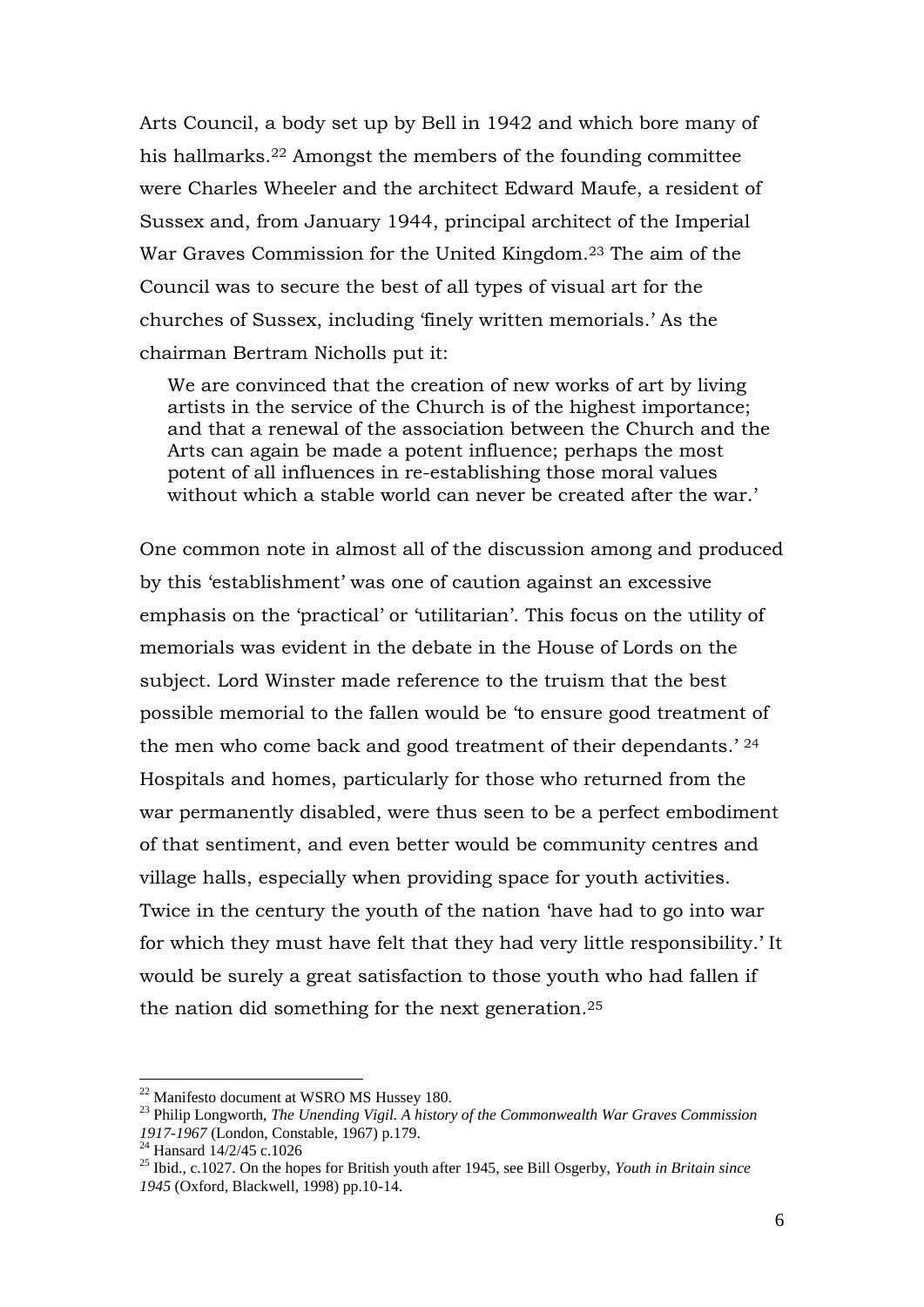Some commentators, whilst acknowledging the groundswell of opinion in favour of 'usefulness', attempted to assert a higher purpose. Lord Chatfield suggested that a monumental memorial might not be useful "for mere practical purpose, but it has an important value for the mind and character." Chatfield suggested that, whilst a village hall might well be a thing of beauty if well designed and made, it would be unlikely that "any project becomes a fitting war memorial merely by attaching the label "war memorial" to it.' A memorial that was not recognisable as such without an explanatory plaque would have failed in its primary purpose. In a 'mainly materialistic age', a national memorial scheme might be an opportunity to demonstrate "our possession of nobler qualities" since "things spiritual are essentials in life; are they not what our national character needs to-day, even more, perhaps, than material things ?"<sup>26</sup>

Arnold Whittick, in by far the most thorough treatment of the whole subject of memorials of the period, also took issue with the type of memorial that was unidentifiable as such within a few short years. Doubt might well be cast on the sincerity of those planning memorials if they were to be treated as an opportunity for "riding their own hobby-horses." Thus lists of suggestions from the British Hospitals Association, or schemes from the Council for the Encouragement of Music and Art for the building of art centres were as much the products of particular interests as the local town council in need of a new school or club building.<sup>27</sup> Particularly unsuitable was the use of such funds to provide facilities that were more properly the duty of the state. Lord Denham had made mention of a proposal to do away with a lengthy waiting list by extending and improving an existing local hospital.<sup>28</sup> Viscount Esher suggested a new Charing Cross bridge, already a pressing need for several years, perhaps with the names of the fallen recorded on the supporting towers. 29

<sup>26</sup> Preface to Arnold Whittick, *War Memorials* pp.v-vii.

<sup>27</sup> Whittick, *War Memorials* p.2.

<sup>&</sup>lt;sup>28</sup> Hansard (14/2/45) c.1046

 $29$  Ibid., c.1048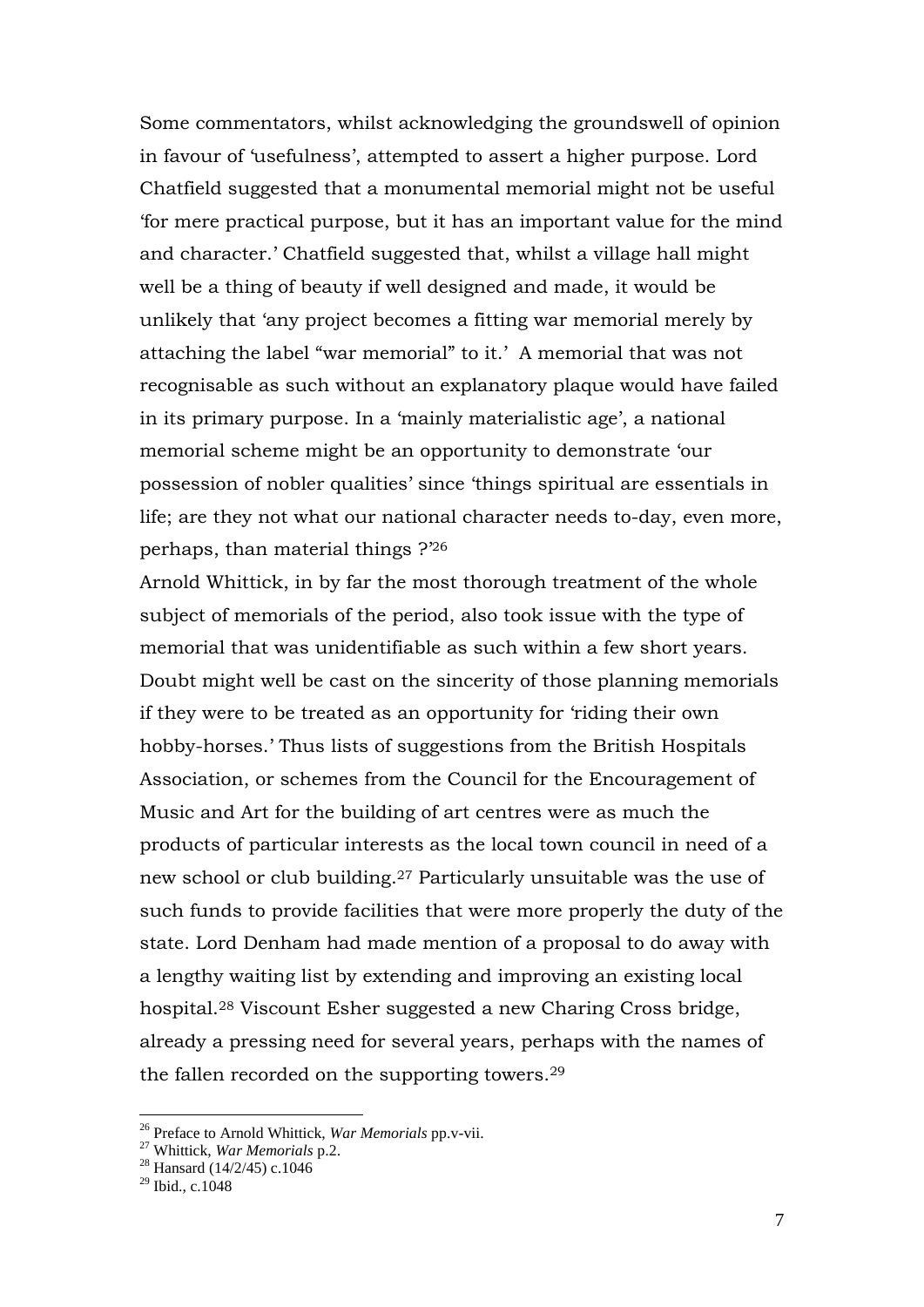In contrast, Lord Lang of Lambeth argued that the "prevailing utilitarian spirit of the age" was giving rise to a misconception of the purpose of a memorial, and that "we have to consider not what we would most wish for the living but what we owe to the dead." Whilst acknowledging the need for halls and community centres, these were things that "we ought plainly to do for ourselves; they are what we ought plainly to expect the community to do on its own initiative and for its own honour." The guiding principle ought rather to be "the association of the war memorial visibly and permanently with those whom we desire to commemorate.<sup>30</sup> For Whittick, the whole range of parks, hospitals and community centres were indeed essential, but should be provided as a matter of course by the state as part of "normal social service; but they are not memorials and calling them memorials will not make them so.<sup>31</sup>

This mixture of the pragmatic and the cautiously religious was characteristic of much of the argumentation from non-clergy. Whittick. considering schemes for a national memorial, was able to liken a memorial to the altar in a church: "it is the centre of devotion" and homage, and as seats are provided for the worshippers in a church, so should they be furnished for those who wish to meditate at a sacred national shrine."<sup>32</sup> Whittick was unprepared, however, to enlarge any further on what he described as the broader "spiritual purpose" of a memorial, part of the "poetry of life" which whilst being of no use in the practical sense "is perhaps the finest expression of our national life and character.<sup>'33</sup>

If it was the case that both lay and clerical members of the "establishment" drew on similar views on utility, and made similar diagnoses of the roots of the common overemphasis on it, it was left to

<sup>30</sup> Hansard (14/2/45) c.1037-8.

<sup>31</sup> Whittick *War Memorials* p.3.

 $32$  Ibid. p. 33.

 $33$  Ibid., pp.1-5, quotation on p.4.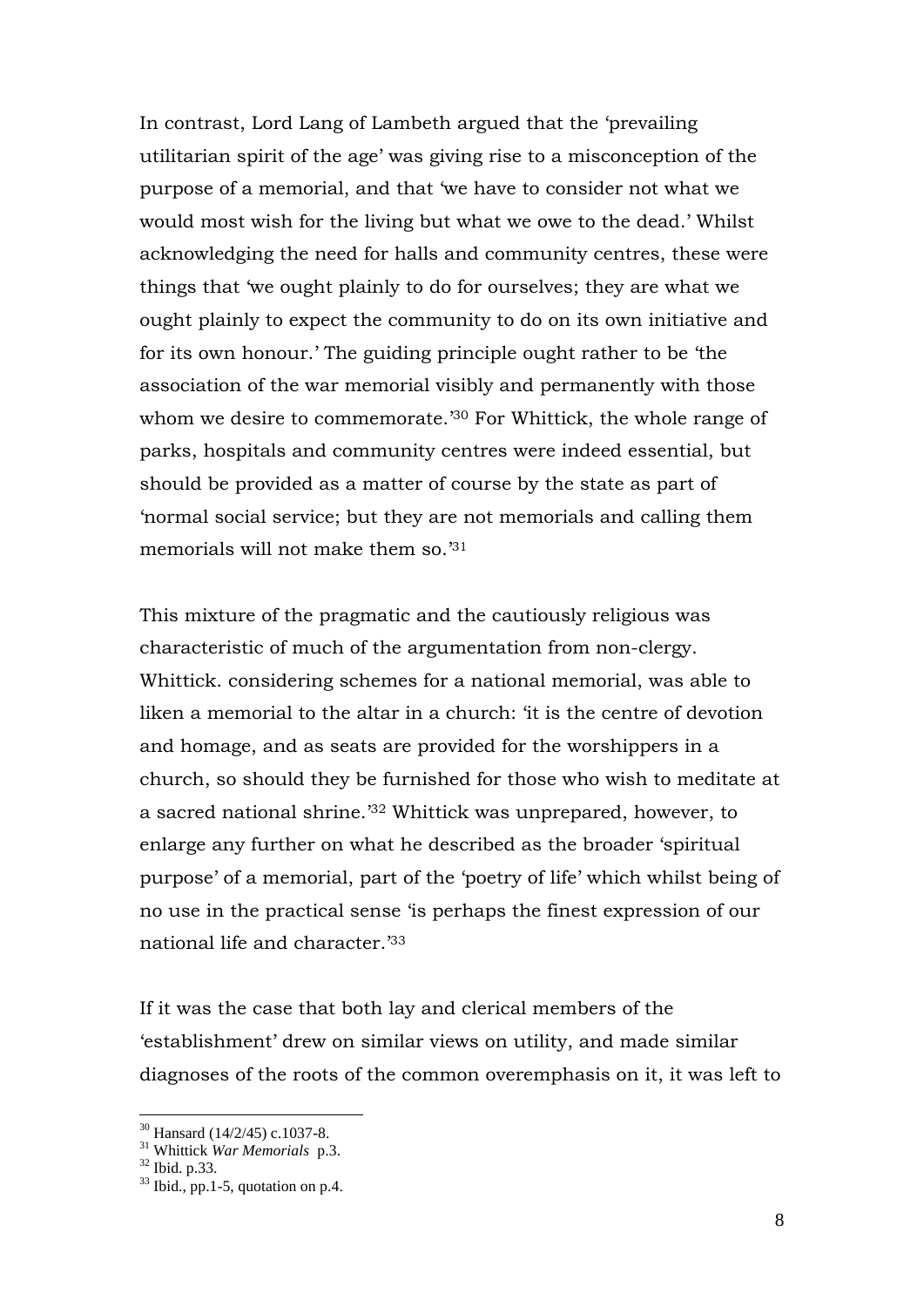the clergy to attempt to lay out a more explicit rationale for the provision of memorials of beauty. In so doing, they articulated sentiments that were often latent in the analyses of commentators such as Whittick. The Dean of St Paul"s, W.R. Matthews, writing on the rebuilding of London in general and of ruined churches in particular, appropriated the language of commerce: "Beauty and dignity cannot be given a cash value, but they are necessary elements in the good life and they bring in dividends which are not the less important because they are intangible and spiritual." If it was the case that cities made by men reflected the state of their spiritual life, then only "mean and ugly" cities could result from the work of those whose thinking was mean. A unique opportunity had arisen to make the new London "worthy of the spirit of those who fought the Battle of Britain and the Battle of London." <sup>34</sup> George Bell, as Chairman of his conference, concluded that, whilst the promotion of the welfare of man was important, 'it was wrong to be content with a religion of humanity. The importance of beauty as beauty, and the need of loyalty to a noble expression of spiritual qualities must be emphasised."<sup>35</sup> As Bell told the Lords, this was an opportunity to spread the love of beautiful things "by way of victory over the war." The subject matter should not only include the armed forces, but also 'scenes and monuments of peace', to include celebrations of law, education, poetry or religion: "the very possessions and treasures which victory will have saved for our children and for posterity.' 36

Bell"s rhetoric was however no simple repetition of the belligerent religious patriotism characteristic of the First World War, as his more unbuttoned rhetoric given to Christian audiences demonstrated. His guidance to his diocese on the planning of memorials (a document subsequently circulated to all the bishops at the agency of Archbishop Fisher) struck a relatively conventional note, "the note of thanksgiving to Almighty God for deliverance from the

<sup>34</sup> Hugh Casson (ed.), *Bombed churches as war memorials* (1945), Foreword.

 $35 \frac{114}{3}$  3rd page.

<sup>36</sup> Hansard (14/2/45) c.1043-4.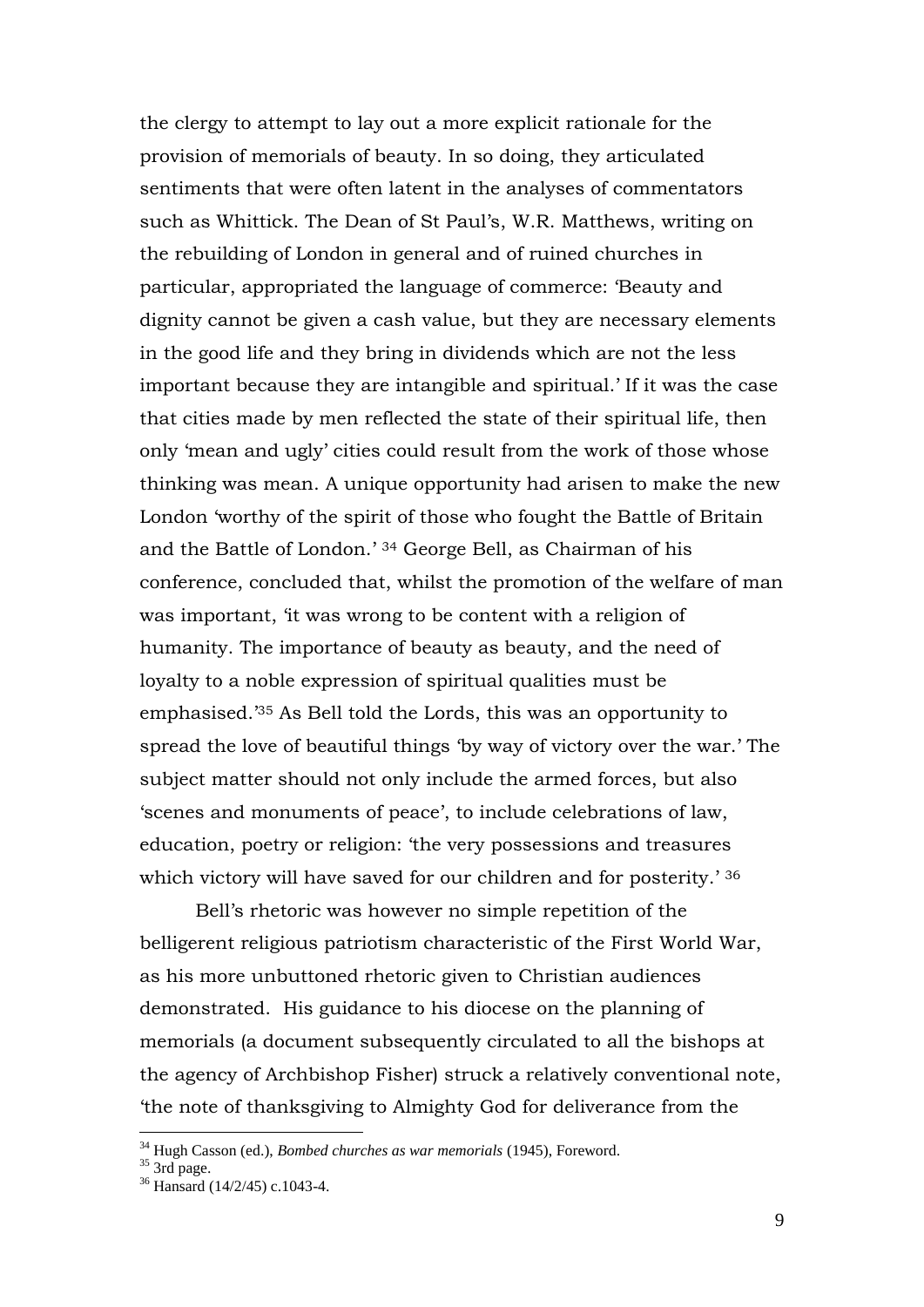gravest danger which our country has ever known, and for victory." <sup>37</sup> A later sermon, at the unveiling of a new memorial in a Sussex church in May 1948, developed his theme rather further. Far from a simple struggle against a tyrannous Germany, the war had been "a battle not of nations but of faiths, between Truth and Falsehood, Freedom and Tyranny. Had all the believers in Truth and Freedom, on both sides of the international conflict, stood firm by one another between the two wars, Europe and the world would be very different places today." The task now was the building of a genuine peace, but one still far from complete, for "[u]nless national life and international relations, unless economic systems and social order, are based on truth and justice, ruin and misery are bound to result."<sup>38</sup> For Bell, the creation of beautiful memorials, and what that implied about the nature of art, was an integral part of the struggle to recreate a European Christian civilisation that had been so disastrously lost.

What did this stress on the necessity of beautiful memorials imply about the style in which they should be executed ? There emerged a clear consensus, amongst both clerical and lay voices, on conscientiousness of execution, driven at least in part by a widespread sense of the inadequacy of many of the memorials of the previous war. In his guidance to the diocese of Canterbury, Geoffrey Fisher noted "only too many examples up and down the country of memorials which while serving no social purpose, fail to serve a spiritual purpose by their mediocrity."<sup>39</sup> Viscount Samuel noted many "lamentable" memorials, particularly from the Boer War, "usually the figure of a private soldier in a very bellicose attitude, apparently carved by the local monumental mason."<sup>40</sup> Both the War Memorials Advisory Council and the various diocesan guidelines urged the seeking of professional

<sup>37</sup> *Chichester Diocesan Gazette* vol. XX (wartime series 55), March 1945. A letter from Bell"s chaplain to Fisher's office is at LPL MS Fisher  $37 f.327$ . F.C. Eeles was at the same time arranging for its circulation to all Diocesan Advisory Committees.

<sup>&</sup>lt;sup>38</sup> Sermon at West Hoathly 2/5/48, at LPL MS Bell 348, ff.51-2.

<sup>&</sup>lt;sup>39</sup> Draft of article for Canterbury Diocesan Leaflet, at LPL MS Fisher 37, ff.334-5.

 $40$  Hansard  $14/2/45$  c.1029.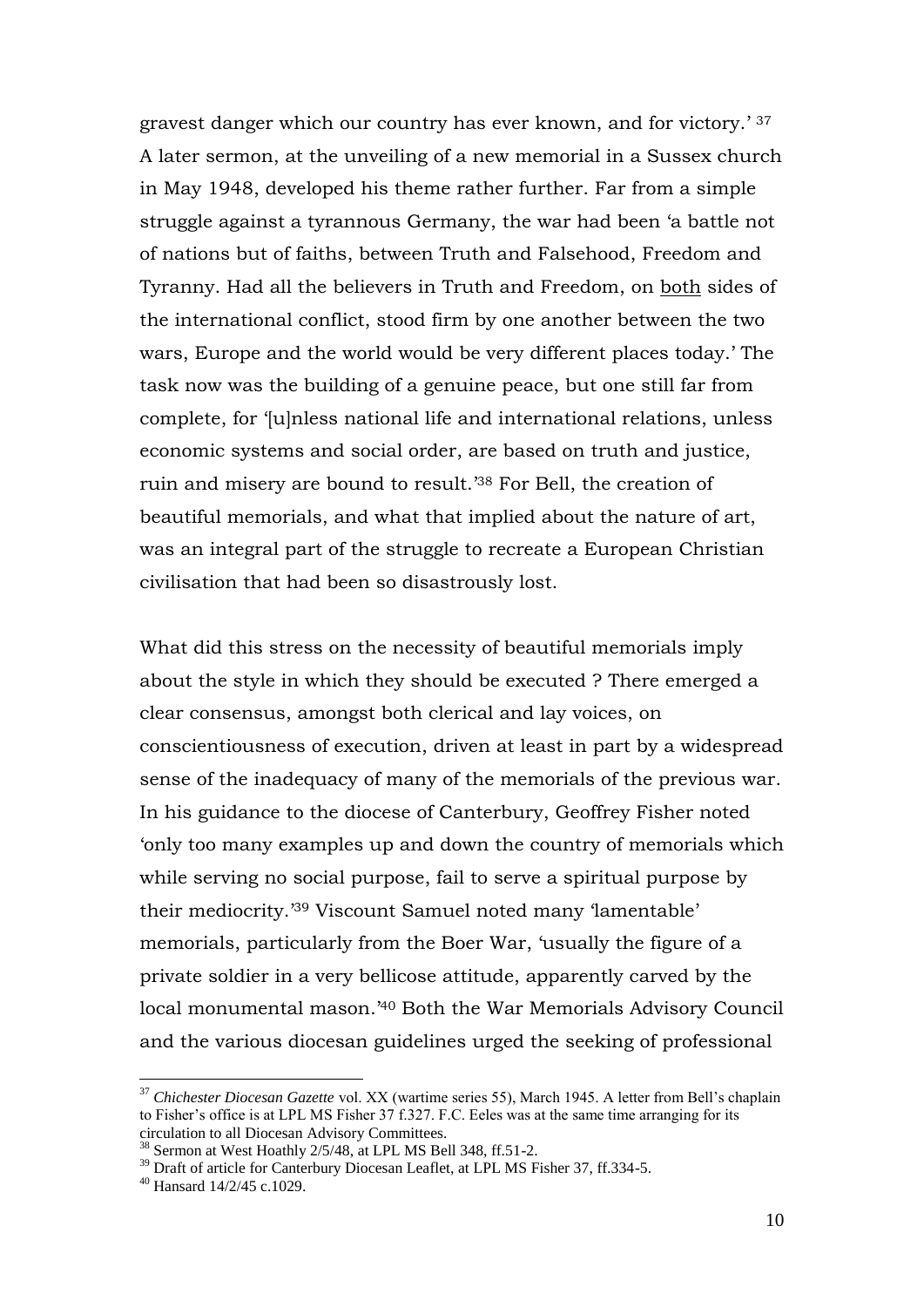advice to avoid a repetition. Even on the question of lettering, the work of Eric Gill and others had convinced Lord Lang that it was "useless to trust a thing so important to local tradesmen.<sup>41</sup>

Did this concern for quality of craftsmanship imply an emphasis on contemporary, modernist style ? Jay Winter has suggested that in the period after 1918 traditionalism in style was to a degree psychologically necessary to the success of memorials.<sup>42</sup> In contrast, after 1945, most commentators were able at the least to stress a necessary, if general, connection between contemporary style and the success of a work. Arnold Whittick stressed that "a memorial, like any work of art, is dependent on the spirit of its age; if it is to have life it must be the creation of its age and must not be borrowed from the past."<sup>43</sup> However, most of the earlier battlefield memorials cited by Whittick as exemplars, such as the Menin Gate or Sir Edwin Lutyens" Somme memorial at Thiepval, drew heavily on classical styles.<sup>44</sup> The executed instances of memorial art by artists who would be considered as modern were in fact relatively few. In 1947 George Bell was involved in attempting to introduce the German Jewish refugee sculptor Benno Elkan, hard at work on a memorial sculpture to the effect of war on civilians, both to St Paul"s and to the War Memorials Advisory Council, but to no avail.<sup>45</sup> It was to be over a decade until Jacob Epstein was to be commissioned to place a memorial figure in the courtyard of Congress House, the London headquarters of the Trades Union Congress.<sup>46</sup>

One example of a memorial by a modern artist which was used in a church context was the "Madonna and Child" by Henry Moore for the

<sup>41</sup> Hansard 14/2/45 c.1039.

<sup>42</sup> Winter, *Sites of Memory* pp.115-6.

<sup>43</sup> Whittick *War Memorials* p.12

<sup>44</sup> Whittick, *War Memorials* pp.35-7. Whittick acknowledged an overdependence on Roman Doric at  $p.37.$ 

<sup>45</sup> Bell to W.R.Matthews (Dean of St Paul"s) 17/7/47 at LPL MS Bell 151, f.75; Bell to A.R.N. Roberts (War Memorials Advisory Council), undated, at LPL MS Bell 151, f.144.

<sup>46</sup> Commissioned in 1955, it was unveiled in 1958. Richard Cork, *Jacob Epstein* (London, Tate Gallery, 1999) pp. 72-4; June Rose, *Daemons and Angels. A life of Jacob Epstein* (London, Constable, 2002), pp.261-3.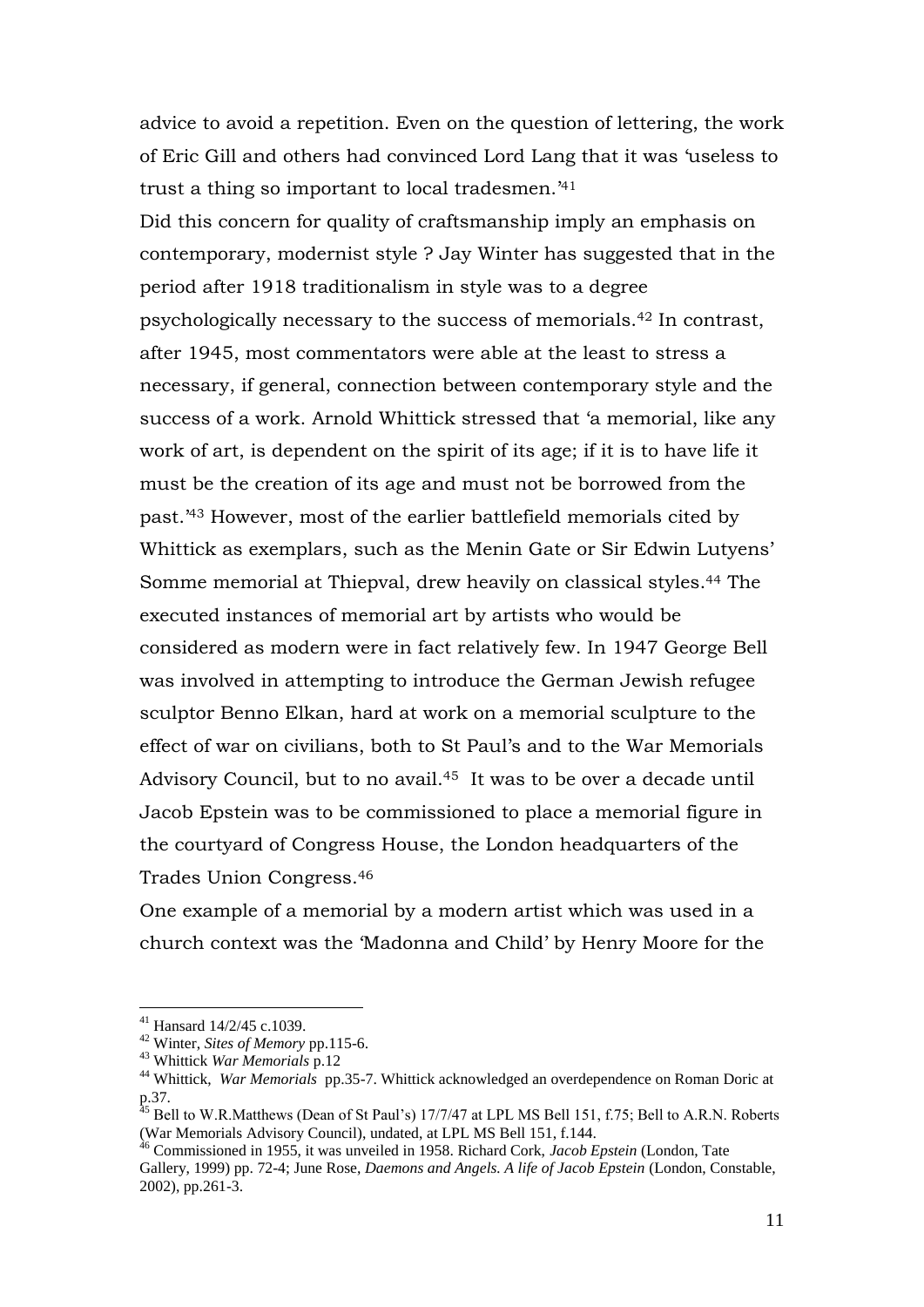church of Claydon in Suffolk.<sup>47</sup> Commissioned by the historian and sometime chairman of the trustees of the Tate Gallery, Sir Jasper Ridley, in memory of his son and three others from Claydon, it was unveiled in December 1949. Based on one of a set of maquettes made by Moore for an earlier commission for the church of St Matthew, Northampton, its story is connected with the other most prominent name in Anglican patronage of the arts of this period, alongside George Bell: Walter Hussey, Vicar of St Matthew"s and later Dean of Chichester. Ridley had been present at the meeting when Hussey, as patron, had settled on the final design for the Northampton sculpture, <sup>48</sup> and it was Hussey who was asked by Ridley to preach at the unveiling of the Claydon figure. Perhaps, Hussey suggested, it might have been thought that a sculpture in a traditional style would have been most fitting for the occasion, but Moore had "aimed at expressing in stone something of what Christ means to us today". A conventional statue may have been fit for a short time, but the Moore was a "much more worthy memorial of your beloved fallen, something which will mean more to you every time you look at it, something which even the simplest among us will grow to understand more and to love better as the months and years go by." <sup>49</sup> Only a living, vital piece of genuinely contemporary art could engage the imaginations of contemporary people.

The imaginative possibilities of the siting of memorials within or near churches, and indeed of churches themselves as memorials, gave rise to a number of suggested schemes. Herbert Baker advocated the siting of memorials with a regard to a sense of place, since "war or other memorials lose much of their spiritual value and appeal if they are not placed in sites already hallowed by past associations or where those

<sup>47</sup> On the prevalence of the Pieta in post-1918 memorials, see Winter, *Sites of Memory* pp.90-1.

<sup>48</sup> Roger Berthoud, *The Life of Henry Moore* (second edition, London, de la Mere, 2003) pp. 213, 259. Hussey"s work is described in his own *Patron of Art. The Revival of a Great Tradition Among Modern Artists* (London, Weidenfeld and Nicolson, 1985). On Moore, see pp.23-48.

<sup>49</sup> The sermon is at WSRO MS Hussey 119, dated 18th December 1949.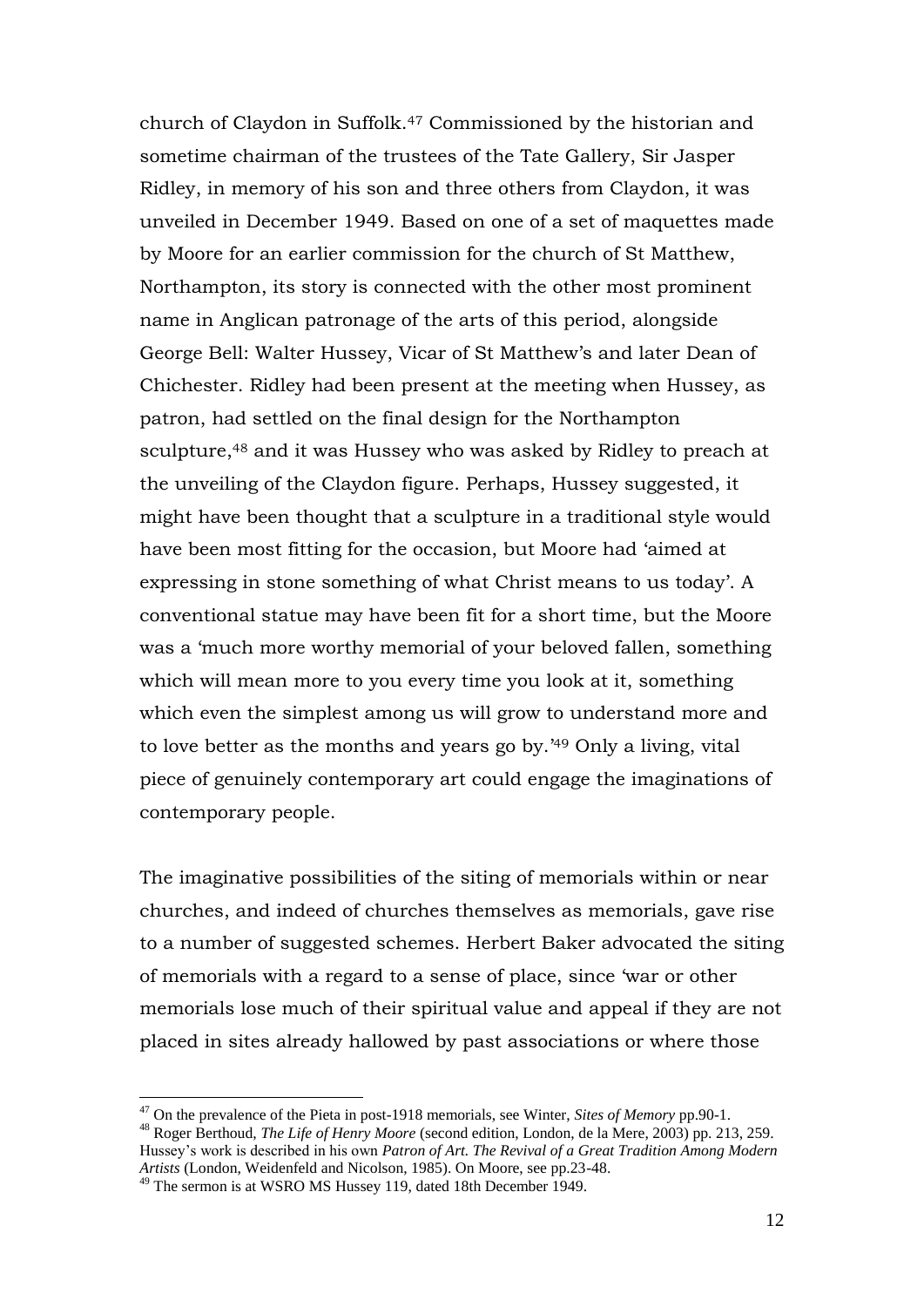associations can grow in the course of the years."<sup>50</sup> He saw in 1944 an opportunity to revive a memorial plan of his for Westminster Abbey, which had been unfulfilled after 1918. It should surely be a scandal if "the central shrine of the English-feeling world possessed no memorials to our leaders who helped us to win the immortal glory which we are now confident will be the outcome of the war.<sup>'51</sup> In 1942 a committee of the Royal Academy had formulated one of several schemes for a redevelopment of the ruined areas around St Paul"s cathedral. <sup>52</sup> This plan was subsequently proposed by W.H. Ansell, a past president of the Royal Institute of British Architects, as a national memorial. A sequence of tiered gardens stretching south to the river were suggested, along with pavilions with artistic depictions of "a story of a great national deliverance", and an open-air altar would provide the focus for outdoor memorial services.<sup>53</sup> Bell, asked by the Dean of St Paul"s for suggestions for a memorial to the civilian victims of the Blitz, imagined a paved area with inlaid names, leading the pilgrim into the cathedral and towards a memorial sculpture, placed in the bombed north transept. 54

Despite this interest, in discussions about civic memorials (as distinct from those for individual congregations), clergy were often ambivalent about the degree to which they should be seen to be "interfering", in contrast to the assertiveness evident after 1918. It was only on the strength of Herbert Baker"s views that Bell felt able to suggest to the Lords that those responsible for larger memorials might be guided towards siting them in the environs of the cathedrals.<sup>55</sup> At the same time Bell, whilst making much the same point in his diocesan gazette, felt the need to stress that, whilst the church should involve itself in

<sup>50</sup> Baker, *Architecture and Personalities* (London, Country Life, 1944) p.93.

<sup>51</sup> Ibid., p.106.

 $52$  On the schemes for the rebuilding of the area around St. Paul's, see Simon Bradley, 'The precinct and setting of St. Paul's from the 19<sup>th</sup> century' in Derek Keene, Arthur Burns and Andrew Saint (eds), *St. Paul's: the Cathedral Church of London, 604-2004* (New Haven, Yale University Press, 2004) pp.439-50; pp.444-6.

<sup>53</sup> W. H. Ansell, "A suggestion for a national war memorial" *Country Life* 27/10/44 722-4. The plan was reproduced and discussed by Whittick, *War Memorials* pp.15-16, 32.

 $^{54}$  Bell to W.R.Matthews 22/6/45, at LPL MS Bell 151 ff.298-9.

<sup>55</sup> Hansard, 14/2/45 c.1042-4.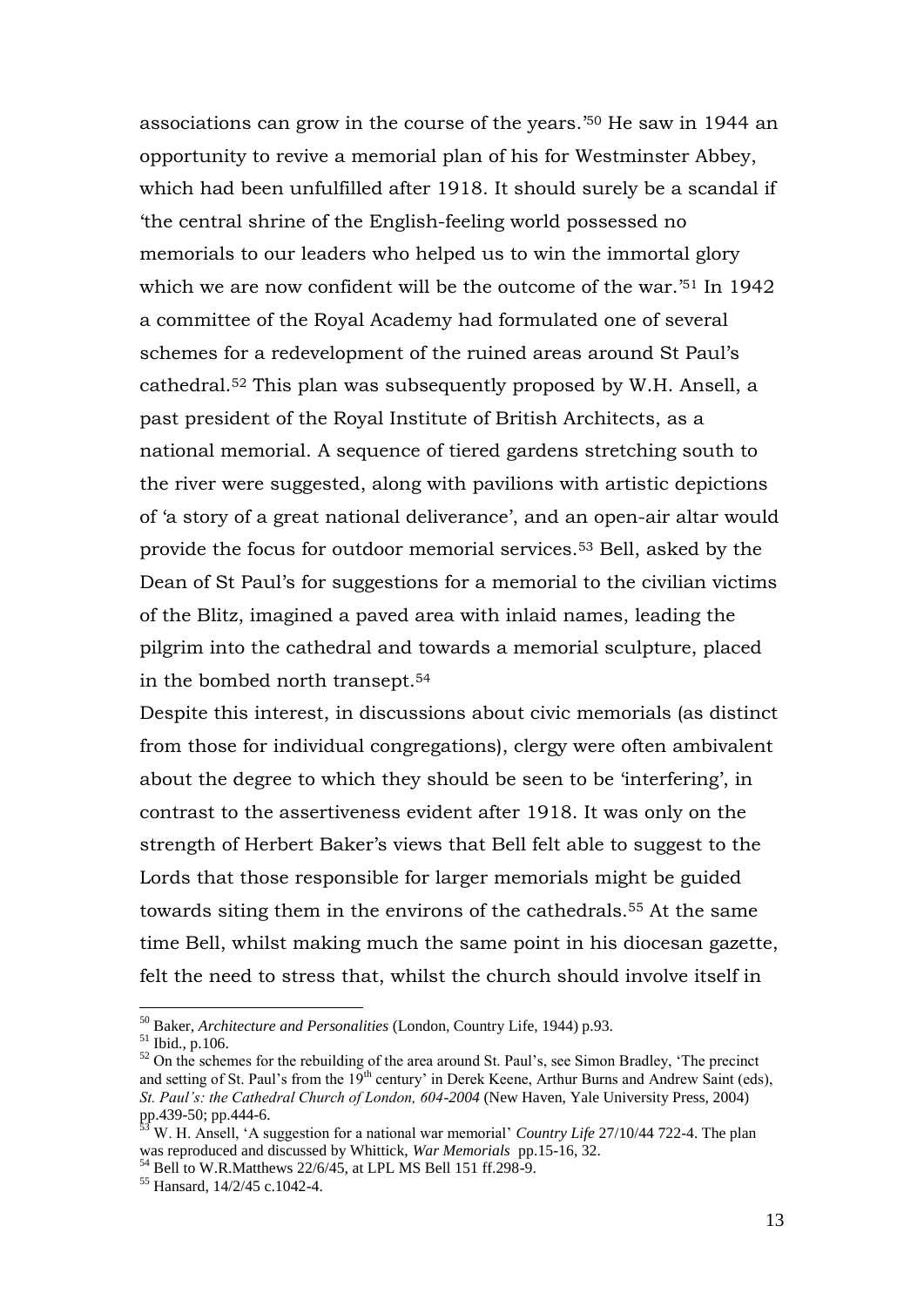local discussion, "in no circumstances should it attempt to assert a claim for control."<sup>56</sup>

Perhaps surprising in their rarity were bombed churches that were rebuilt whilst incorporating the ruins as memorial spaces. <sup>57</sup> Perhaps the most famous single example is Coventry cathedral, of which the Manchester Guardian declared that "there is not in Christendom a war memorial to match this." <sup>58</sup>. A related idea, which instead appeared to have found its moment in 1944, was the institution of the ruins of bombed churches as memorials, without rebuilding; particularly in the City of London but also elsewhere. These were memorials that would be at once beautiful, provocative of thought and of practical use to City workers. The idea was floated in the *Architectural Review* in January 1944, and a letter appeared in the Times in August of the same year, signed by establishment figures including Kenneth Clark, Lord Keynes and David Cecil, as well as T.S. Eliot and the architect H.S. Goodhart-Rendel. For those churches that had been very severely damaged, the proposal was made that, instead of their being either restored in an inappropriate pastiche of their former style or being replaced by an entirely new building, they should be left as they stood. In a relatively short time, the proposers predicted, the City would be rebuilt and no trace of the prime battlefield of the Home Front would remain. At such a time "the story of the blitz may begin to seem unreal not only to visiting tourists but to a new generation of Londoners." Whilst serving as sites of relaxation and meditation in the heart of the city, such churches would also fulfil the prime function of a memorial: "to remind posterity of the reality of the sacrifices upon which its apparent security has been built."<sup>59</sup>

The idea also made it beyond the opinion columns. Provision for such a scheme was made in the 1943 plan for the rebuilding of Plymouth,

<sup>56</sup> *Chichester Diocesan Gazette* vol. XX (wartime series 55), March 1945 p.3

<sup>&</sup>lt;sup>57</sup> Hewitt, 'Sceptical generation' p.84.

<sup>58</sup> "First hymns from new cathedral. Builders" thanksgiving" *Manchester Guardian* 1st Jan 1959.

<sup>59</sup> *Times* 15 August 1944 p.5.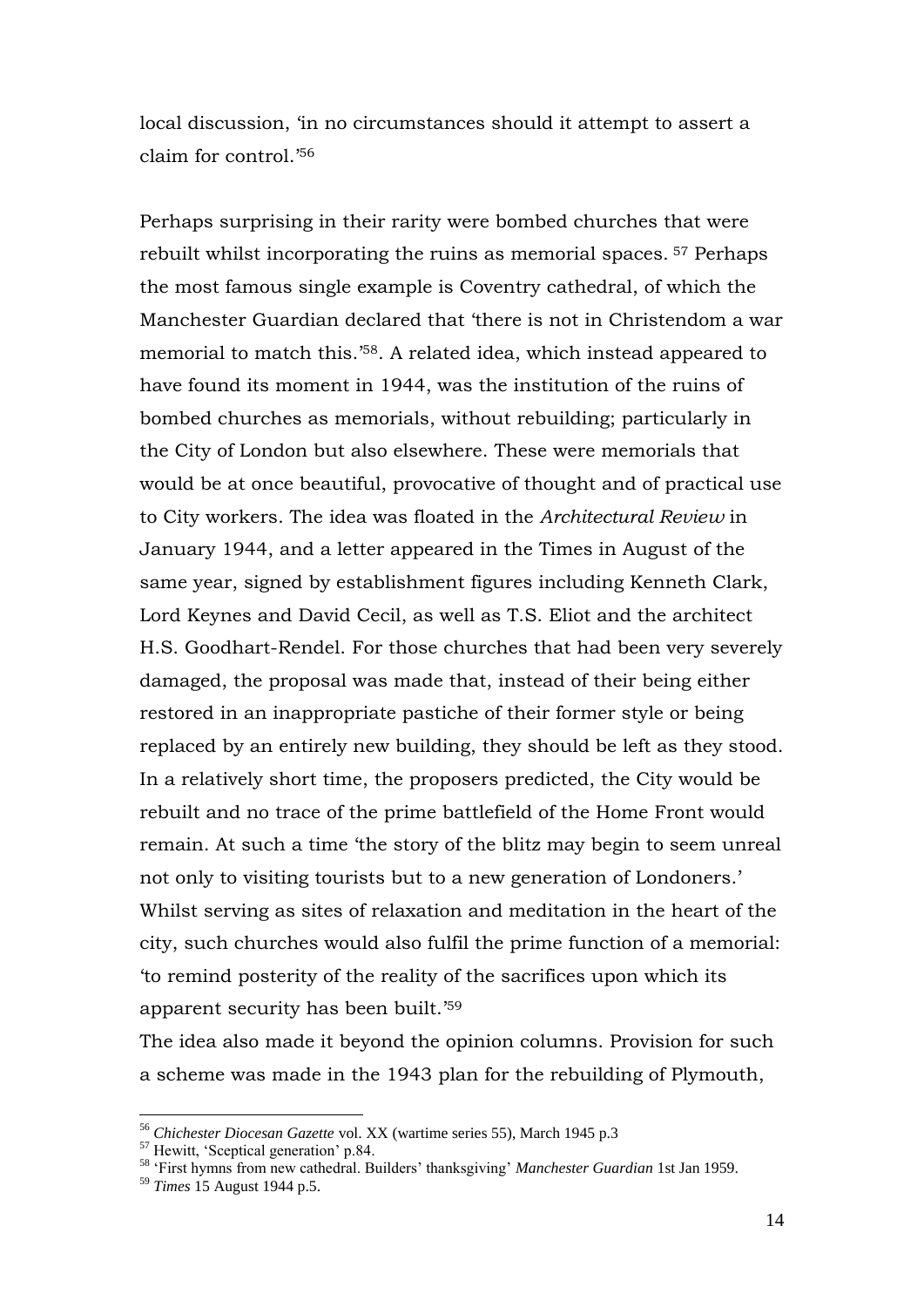and in 1945 the architect Hugh Casson published a pamphlet with sketch plans for several of the City churches.<sup>60</sup> The Plymouth scheme involved leaving the ruined Charles Church, with its walls "proudly upreared, defying both enemy and elements" to become a "centre of historic interest and pilgrimage, an undoubted addition to the city"s treasure of memories.'<sup>61</sup>

Not all the establishment agreed with the idea. Sir Herbert Baker argued that whilst a war memorial should lift the mind "to the hills of loving remembrance', a ruin could only 'lower them to the inferno where hate and revenge dwell.<sup>'62</sup> It was also the case that, despite Archbishop Lang's advocacy in the House of Lord's, there was comparatively little clerical support for the idea. Geoffrey Fisher, as Bishop of London, had begun the process of planning what to do with the ruined City churches as early as 1941, but this particular idea gained little traction.<sup>63</sup> Despite the presence of a canon of St Paul"s, F.A. Cockin, as a signatory to the letter to the Times, George Bell, as the bishop delegated to take the matter of memorials forward, does not seem to have engaged with the idea. Among those who joined the correspondence in the Times were two of the City clergy, supporting Baker's protest.<sup>64</sup>

The lukewarm reception of the idea amongst clergy is probably reflected in the small number of examples of such schemes actually executed. Many churches were temporarily used as open-air spaces for worship, but either rebuilt or cleared in the fullness of time.

<sup>60</sup> Casson (ed.), *Bombed Churches*

<sup>61</sup> J. Paton Watson and Patrick Abercrombie, *A Plan for Plymouth. The report prepared for the City Council* (Plymouth, Underhill, 1943) p.16.

<sup>62</sup> *Times* 22 August 1944 p.2

<sup>&</sup>lt;sup>63</sup> Fisher's Commission on the City Churches met once in October 1941, but appears to have foundered amidst some confusion over its role. There is no sign of the idea of ruined churches as memorials in the initial activities, as documented at LPL Fulham Papers, Fisher, volume 8 ff.250-354. On the collapse of the Commission, see Edward Carpenter, *Archbishop Fisher. His Life and Times* (Norwich, Canterbury Press, 1991) 83-4. The reconstituted Commission finally reported in 1946, discounting the idea in favour of selling the sites. *The City Churches. Final Report of the Bishop of London's Commission* (London, Church Assembly, 1946) p.12.

 $64$  The two were Everett Turner (St Giles Cripplegate) on 24/8/44 and Arthur G.B. West (St Dunstan in the East) on 25/8/44.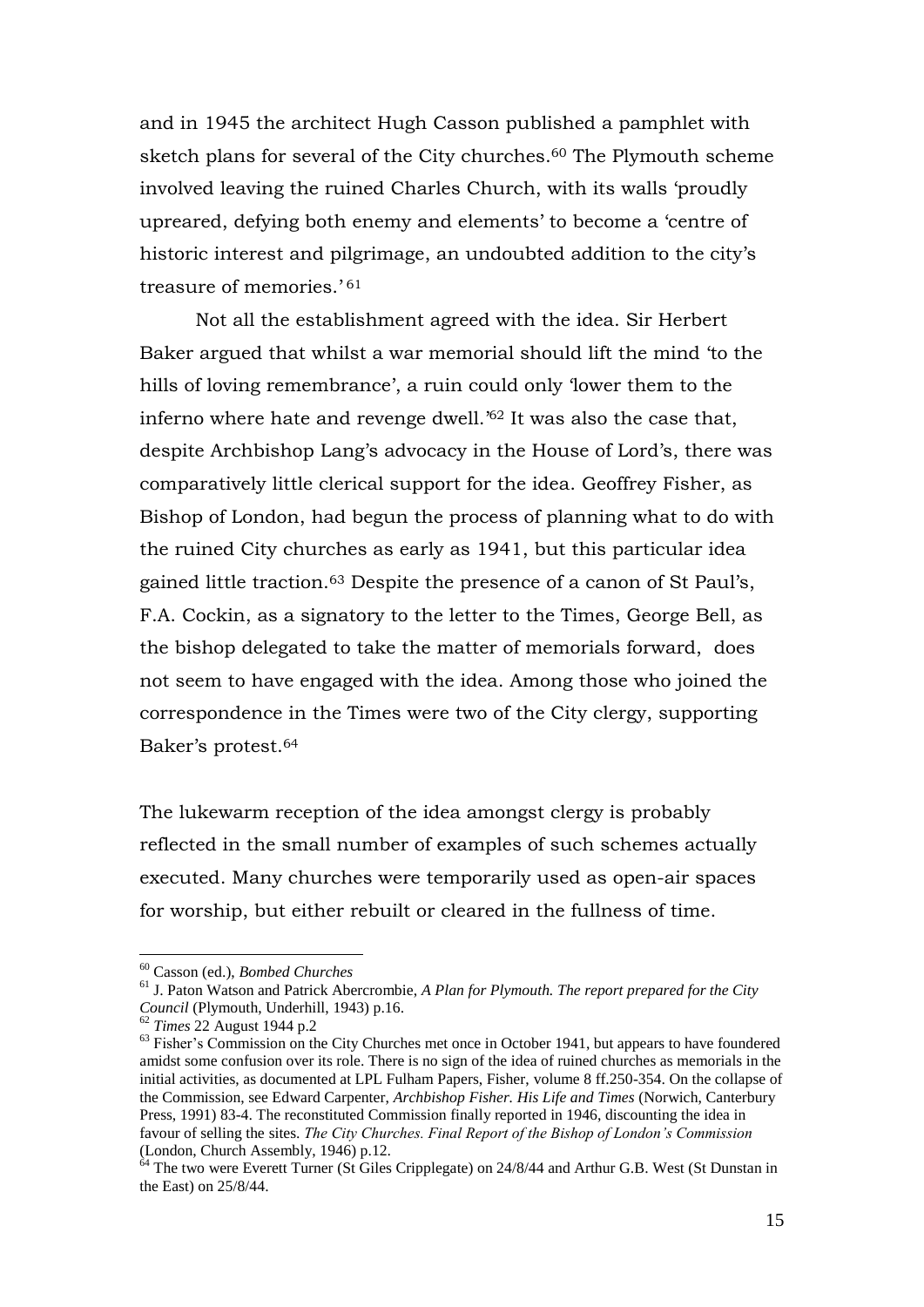Plymouth St Andrew, after several years as a "Garden Church" was eventually restored, beginning in 1949, and reconsecrated in 1957.<sup>65</sup> Of the City churches mentioned by Hugh Casson, only three appear to have been laid out with garden schemes, and one of those (Christ Church, Newgate Street) not until 1989.<sup>66</sup> The ruins of All Hallows by the Tower, which were used as the frontispiece to Casson"s work were in fact rebuilt entirely between 1949 and 1957.<sup>67</sup>

\*\*\*\*\*\*\*\*\*\*\*\*\*\*

It may reasonably be asserted that by the mid-1950s the dominant mode of commemoration in Britain was through 'useful' memorials. The foundation in 1946 of the National Land Fund as a national memorial "better than any work of art in stone or in bronze" has been regarded as emblematic of this general trend. <sup>68</sup> However, the history of the processes by which public and expert opinion was translated into physical form remains as yet mostly unwritten. Much work has been done on the processes by which memorials came into being after 1918, and the complex negotiations that took place between local elites, the public and their artists.<sup>69</sup> The task of investigating this has yet to begin in earnest for the period after 1945.

The choice of 1947 as the later limit on the scope of this article is thus a very deliberate one. It represents the stage at which discussions about memorials in principle had begun to die down, and the messy

<sup>&</sup>lt;sup>65</sup> The restored church attracted attention for its stained glass by John Piper, at the same time engaged with work for Coventry Cathedral: "Brilliant design for church window" *Times* 8 Nov 1957 p.12.

<sup>&</sup>lt;sup>66</sup> Casson included plans for (in the City): St Vedast Foster Lane; St Swithin Cannon Street; St Alban Wood Street combined with St Mary Aldermanbury; Christ Church Newgate Street; St Mary-le-Bow; St Dunstan in the East. The site of the churchyard of St Swithin's is now marked with a garden. The site of St Mary Aldermanbury incorporates a garden, whilst the church itself was reconstructed in the USA. St Dunstan in the East has a garden and fountain, dating from 1967-71. Simon Bradley and Nikolaus Pevsner, *The Buildings of England. London 1: The City of London* (London, Penguin, 1997) 213-4, 413-4, 443.

<sup>67</sup> *Buildings of England* 184-6.

<sup>&</sup>lt;sup>68</sup> The phrase is of Hugh Dalton, in his 1946 Budget speech; *Times* 10 April 1946; Cannadine, 'War and Death" p.233-4; Mosse, "Two World Wars" p.504.

<sup>69</sup> See Winter, *Sites of Memory* pp.86-90; King, *Memorials* pp.106-27.